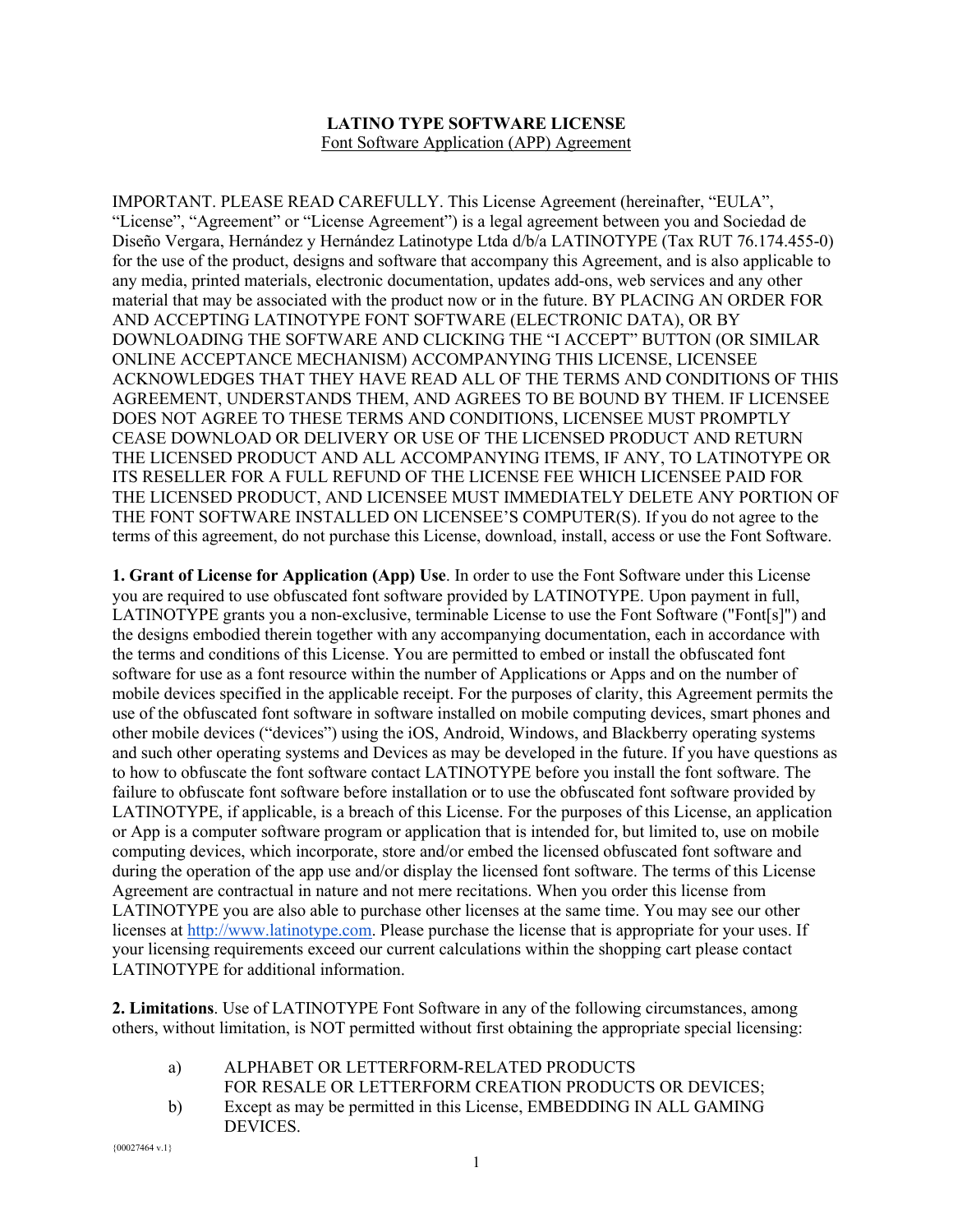- c) Except as permitted in this App license, EMBEDDING IN SOFTWARE.
- d) STORING, CACHING, SERVING OR OTHERWISE PROVIDING ACCESS TO THE FONT SOFTWARE TO THIRD PARTIES VIA THE INTERNET FOR USE OR DISPLAY ON THE INTERNET, IRRESPECTIVE OF THE FORMAT OR TECHNOLOGY USED.
- e) USE IN FILM, FLASH-TYPE ANIMATIONS, TELEVISION OR BROADCAST VIA CABLE TELEVISION OR ON THE INTERNET.
- f) USE OF "DINGBATS," GRAPHICS, OR IMAGES IN OR FORMING A PART OF THE FONT SOFTWARE USED AS AN ELEMENT IN OR AS PART OF A LOGO OR AS A TRADEMARK OR USE OF THE SAME ON GOODS FOR SALE.
- g) USE OF ANY ILLUSTRATIONS EMBODIED IN THE FONT SOFTWARE ON PRODUCTS FOR RESALE WITHOUT THE PURCHASE OF A SPECIAL LICENSE.

**3. One Back-up**. You are permitted to make one (1) back-up copy of the Font Software for archival purposes only. Unauthorized sharing, lending, renting, sale, or other unauthorized use or misuse of the original Font Software and/or the back-up copy is a material breach of this Agreement and will result in immediate termination of this License. You are not permitted to alter the Font Software in any manner whatsoever. Except as may otherwise be expressly permitted by law, You are not permitted, by way of example not limitation, to decompile, reverse engineer, disassemble, modify, alter or change the software or any associated embedding bits.

**4. Exclusive Ownership**. LATINOTYPE and the respective owner of the Font Software, their successors and assigns each retain all right and title to their software, trademarks, copyrights and the designs embodied in the Font Software. You agree not to copy the Font Software or create derivative works based upon the Font Software and/or the design of the Font embodied in the Font Software. You hereby agree that this term is contractual in nature and that the unauthorized use of the design of the Font and/or the Font Software shall be an infringement of LATINOTYPE's or the respective owner of the Font Software rights, causing irreparable harm. You further agree that such damages cannot be readily estimated, are irreparable and that LATINOTYPE or the respective owner of the software shall be entitled, without the obligation of a bond, to seek a temporary or permanent restraining order to prevent harm. LATINOTYPE's or the owner's rights shall be cumulative in nature.

**5. Third Parties**. If you are a design consultancy, developer, advertising agency, or purchasing this License for use by or on behalf of such entity, the ultimate end user should also purchase a License appropriate for the intended use of the Font Software. Specifically, if your client will use copies of the Font Software, your client must also purchase the required license. The License granted herein does not extend to uses by temporary employees, freelancers or independent contractors using the Font Software in professional environments or for other professional uses in excess of the number licensed users. Specifically, you may not make copies greater than those authorized under this License for temporary use by freelance users, temporary employees or independent contractors.

 ${00027464 \text{ v}.1}$ **6. Special Upgrades**. All commercial for-profit usage requires a Special Font License upgrade and is available for the following scenarios: Web Servers, Web to Print technologies, Webfonts, editable PDFs, PDF editing software (such as uPDF), PowerPoint, Flash, Silverlight or other non-static files or situations where the Font Software is embedded or subset into electronic documents that permits editing, selecting, enhancing or other modification of the text. If not licensed under this Agreement, a Special Font License is also required for ePublishing, ePub, eBooks, eZines, conversion into any kind of Scalable Vector Graphics (SVG) and unless otherwise licensed under this License, bitmap fonts, digital news media, subscription services, phones, mobile devices, pagers, MOBI, AZW, OEM Licensing, motion pictures, videos, television, DVR menus, movie trailers and credits, acknowledgements, syndication, incorporating the Font Software into your hardware unless licensed under this Agreement, software or any other products, such as application programs, interfaces, EPOS, WEPOS, POSReady, operating systems,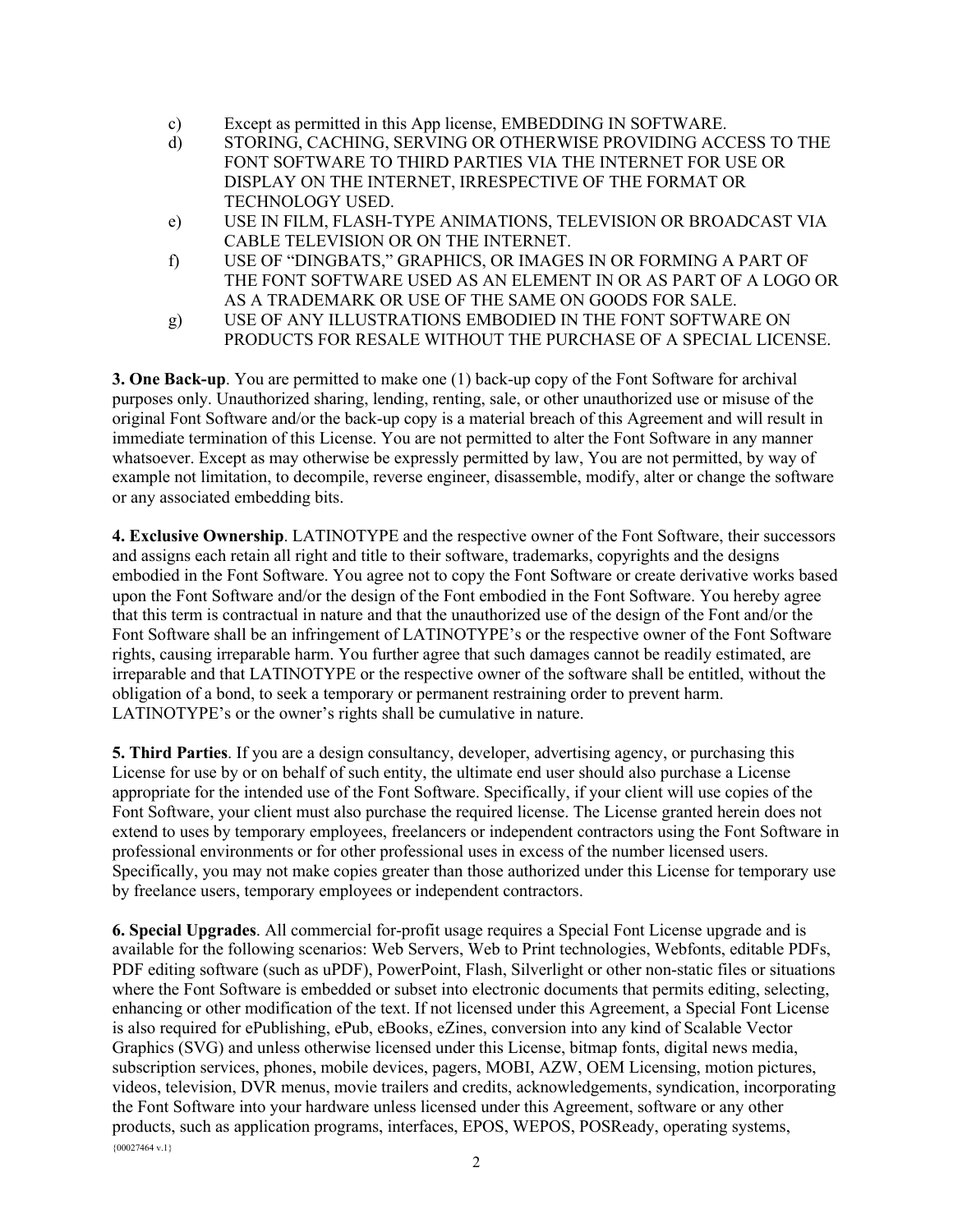electronics, kiosks, LED displays or similar mediums, automotive displays, signage, alphabet products, scrapbook products or software, adhesive or rub on lettering, embroidery machines, plotters, printers, application software for broadcast graphics, such as Avid, Chyron, Harris, Vizrt, commercial merchandising and goods for sale, (such as clothing apparel and accessories), physical goods, unique branding situations, and any and all other unique or new applications or future technologies, irrespective of operating systems or platforms. Using LATINOTYPE software without the appropriate license is expressly prohibited. All Special Font Licensing can only be approved, issued and administered directly from LATINOTYPE. If you require further information or have any questions regarding Special Font Licensing, you must contact LATINOTYPE directly by email at info@latinotype.com

**7. PDF Embedding**. PDF and Other forms of embedding or Internet transmission are Restricted. You are permitted to embed the Font Software in Adobe Acrobat (PDF) documents, solely for the purposes of presenting information and designs to others or for sending designs to a service bureau or printer for output or other preparation for production. You hereby agree and understand that the Font Software shall be SUBSET when embedded and the PDF document shall be set as NON-EDITABLE. If you are not sure how to subset and/or create non-editable PDFs, contact Adobe or LATINOTYPE. Except as may be necessary for ebook purposes under this License, you are not permitted to embed the entire character set or substantially all of the character set comprising any Font that is subject to this License. Use of Font Software in PDF documents for sale or products utilizing other forms of embedding of the Font Software for sale (for example as part of a commercial product such as a design template or an electronic book or use with a mobile device) requires the purchase of a special license. Unless expressly authorized in this License, You are not permitted to use the Font Software in connection with embedded font objects or by any other means that embed the Font Software for the purposes of displaying the Fonts on the Internet or on wireless Web browsers or in Flash-type animations. If you wish to use the Font Software for such purposes, you must purchase a license upgrade. You are permitted to use the Fonts to make GIF, JPEG, and PNG pixel-based images for use on the Internet provided that the image creation is not automated, if a licensed user makes the images personally, and that no embedding or other transmission of the Font Software is made possible.

**8. Transfer of License**. You are not permitted to transfer this License without the prior written consent of LATINOTYPE and if permission to transfer is granted you are not permitted to retain copies for yourself, lend or otherwise provide copies of the Font Software to commercial printers or service bureaus.

 ${00027464 \text{ v}.1}$ **9. Warranties**. If the LATINOTYPE software product is found to be defective within 90 days of the date of delivery to the Licensee, LATINOTYPE will provide suitable replacements at no charge to the Licensee, provided the Licensee can provide proof of purchase. LATINOTYPE does not warrant that this product will operate with all other software products, or that it will satisfy your requirements. LATINOTYPE's entire liability to the Licensee will not extend beyond replacement of defective media or refund of the purchase price. You expressly acknowledge and agree that use of the Font Software is at your sole risk. The Font Software and related documentation are provided "AS IS" and, except as noted herein, is without warranty of any kind and LATINOTYPE and its affiliated companies (together, "LATINOTYPE") hereby EXPRESSLY DISCLAIMS ALL WARRANTIES, EXPRESS AND IMPLIED, INCLUDING, BUT NOT LIMITED TO, THE IMPLIED WARRANTIES OF MERCHANTABILITY AND FITNESS FOR A PARTICULAR PURPOSE. LATINOTYPE DOES NOT WARRANT THAT THE OPERATION OF THE FONT SOFTWARE WILL BE UNINTERRUPTED OR ERROR-FREE, OR THAT THE FONT SOFTWARE IS WITHOUT DEFECTS. THE FONT SOFTWARE IS NOT FAULT-TOLERANT AND IS NOT INTENDED AND WAS NOT DESIGNED OR MANUFACTURED FOR USE IN MANUFACTURING, NAVIGATION, AND CONTROL EQUIPMENT OR IN ANY OTHER CIRCUMSTANCES WHERE THE USE OR FAILURE OF THE FONT SOFTWARE COULD LEAD TO DEATH, PERSONAL INJURY, PROPERTY DAMAGE, PHYSICAL OR ENVIRONMENTAL DAMAGE. UNDER NO CIRCUMSTANCES SHALL LATINOTYPE BE LIABLE TO YOU OR ANY OTHER PARTY FOR ANY SPECIAL,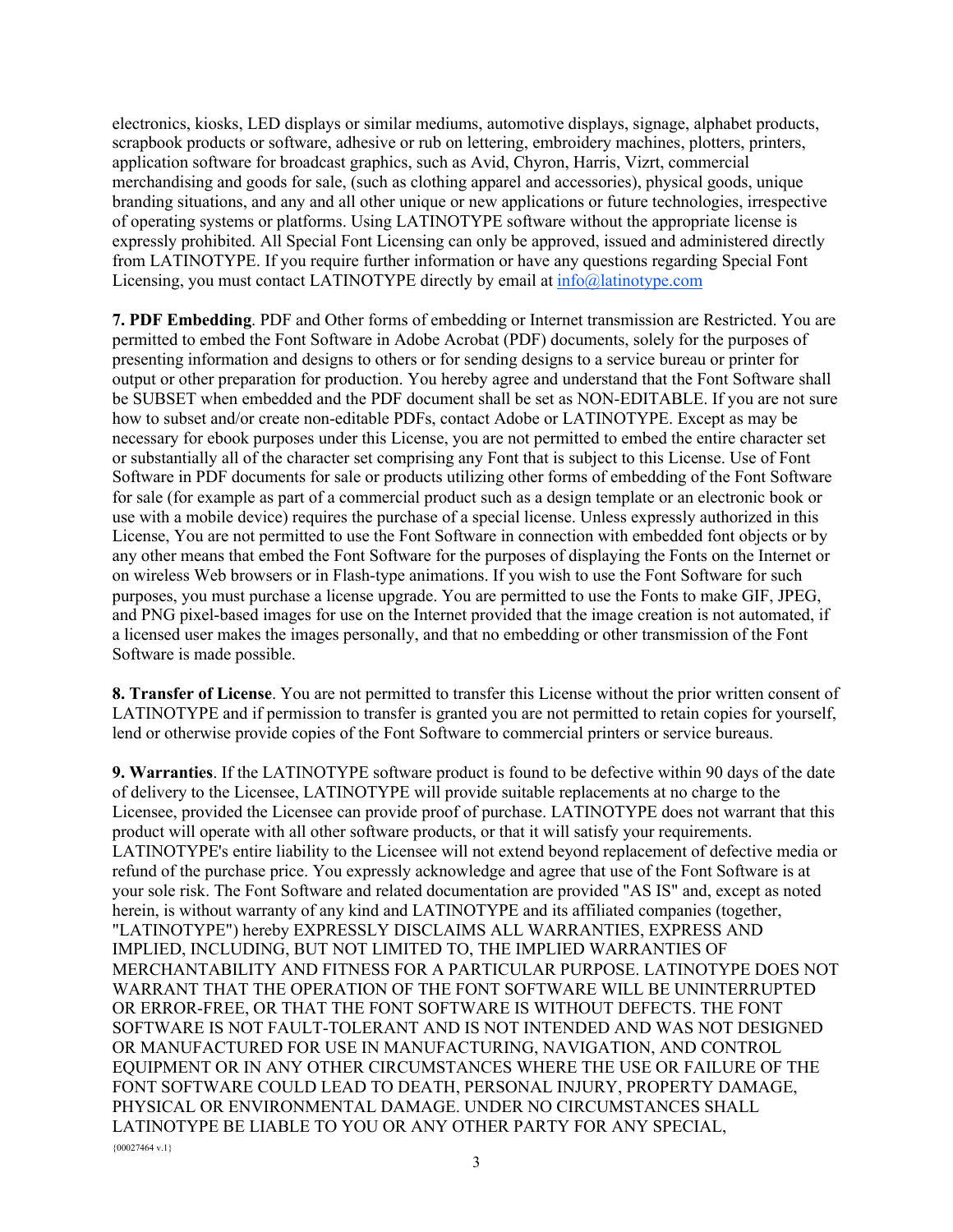CONSEQUENTIAL, OR INCIDENTAL DAMAGES, INCLUDING LOST PROFITS, SAVINGS OR BUSINESS INTERRUPTION AS A RESULT OF THE USE OF THE FONT SOFTWARE EVEN IF NOTIFIED IN ADVANCE OF SUCH POSSIBILITY. LATINOTYPE's sole liability to you shall in no event exceed the refunding of the cost of the Font Software or replacement of the Font Software, either at LATINOTYPE's sole discretion.

**10. Other Law**. Some jurisdictions do not allow the exclusion or limitation of incidental, consequential or special damages, implied warranties or implied warranties or the ability to reverse engineer the Font Software. ANY IMPLIED WARRANTY OR CONDITION CREATED BY LAW IS ONLY EFFECTIVE FOR THE THIRTY-DAY (30-DAY) WARRANTY PERIOD. THERE ARE NO WARRANTIES OR CONDITIONS OF ANY KIND AFTER THE THIRTY-DAY (30-DAY) WARRANTY PERIOD. The exclusions noted above may not apply to you. Otherwise, and to the extent permissible by law, you agree that all implied warranties are not effective for more than thirty (30) days.

**11. Updating Software**. At its option, LATINOTYPE may, from time to time, provide updates of this product to Licensees.

**12. Termination**. This License Agreement is effective as of the date of full payment for the License. This License Agreement may be terminated by you at any time by destroying the Font Software together with any printed material and any copies of the Font Software. This Agreement will terminate automatically without notice from LATINOTYPE, if the Licensee fails to comply with any provision contained herein. Upon termination of this Agreement, the Licensee must: (a) destroy all copies of the electronic data, including the copy on the disk media originally provided in this product, (b) destroy all written materials provided with this product, if any, and (c) provide LATINOTYPE with written verification that the product has been destroyed.

**13. Governing Law**. This Agreement represents the entire agreement between LATINOTYPE and Licensee. This Agreement supersedes any other Standard License Agreement that may have been included with the Font Software or previously displayed on the LATINOTYPE or its Authorised Distributors' web sites. This Agreement may only be modified by LATINOTYPE in writing that expressly states that such writing is intended to modify this agreement. This License Agreement is governed by the laws of Chile and you expressly agree that the courts most convenient to LATINOTYPE for the enforcement of its rights under law and this Agreement shall have exclusive jurisdiction for any action or proceeding arising out of or related to this Agreement and you hereby waive any defenses arising out of the choice of law or forum identified. If you have any questions concerning this Agreement or any matters regarding our products, please email: info@latinotype.com

**14. Compliance with Law and Export Restrictions**. You agree be responsible for compliance with all laws and regulations, foreign and domestic, relating to the control of exports or the transfer of technology as they relate to your receipt and use of the Font Software.

**15. Severability**. If any provision of this Agreement is declared by a court of competent jurisdiction to be invalid, void or unenforceable, the remaining provisions of this Agreement shall continue in full force and effect, and the invalid provision shall be replaced by LATINOTYPE with a provision that most closely effects the intent of the invalid provision.

**16. Waiver**. The waiver of any obligation, term and/or condition of this Agreement shall not constitute an ongoing or permanent waiver of any obligation, term or condition of this Agreement.

**17. Entire Agreement**. This agreement constitutes the entire understanding between the parties and supersedes all previous agreements, promises, representations and negotiations between the parties.